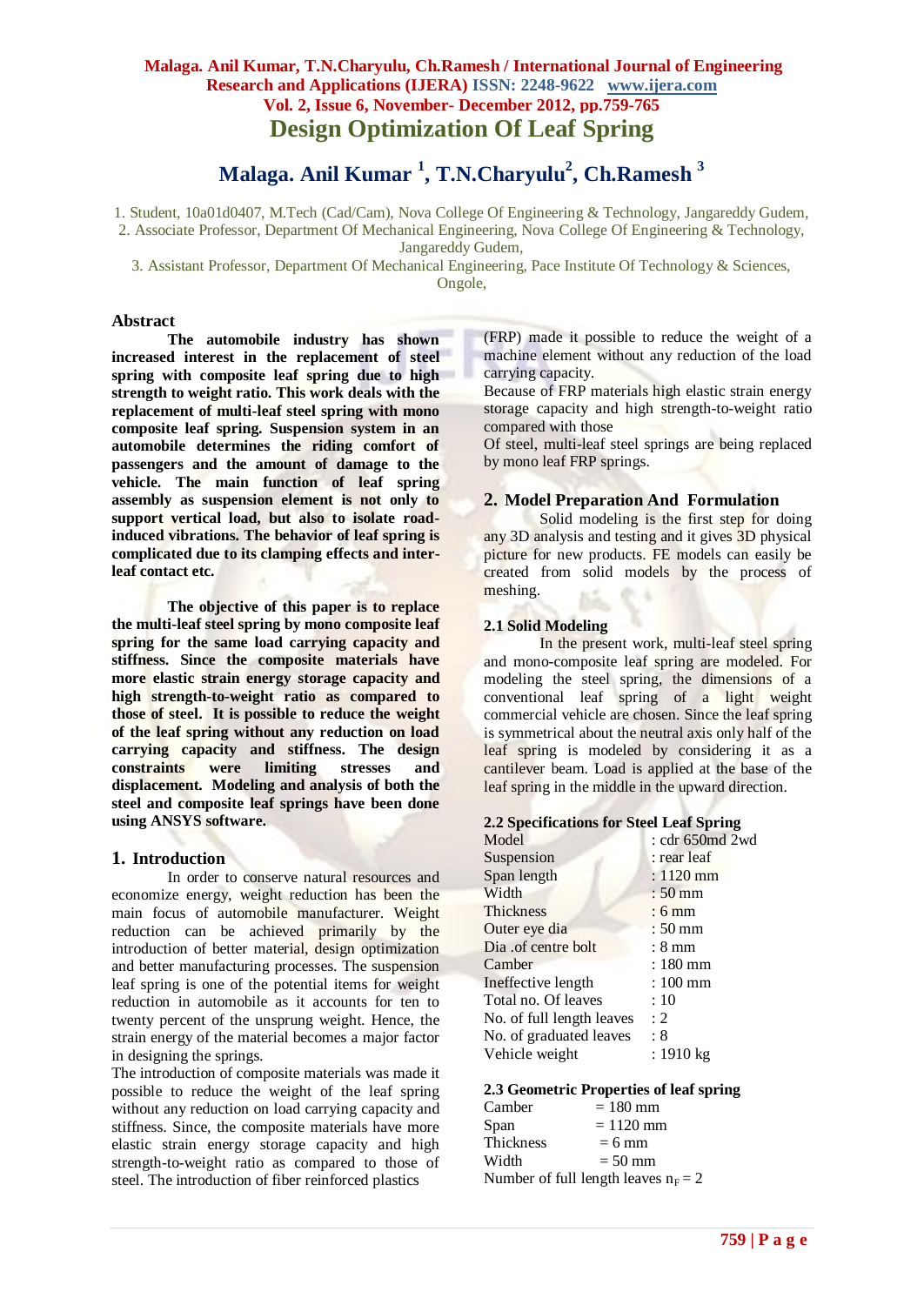Number of graduated leaves  $n_G = 8$ Total Number of leaves  $n = 10$ 

| Leaf<br>number | Full leaf<br>Length<br>(mm) | Half<br>leaf<br>Length<br>(mm) | Radius<br>Curvature<br>(mm) | ofHalf<br>rotational<br>Angle<br>(Deg) |
|----------------|-----------------------------|--------------------------------|-----------------------------|----------------------------------------|
|                | 1153.33                     | 576.66                         | 961.11                      | 34.37                                  |
| 2              | 1153.33                     | 576.66                         | 967.11                      | 34.37                                  |
| 3              | 1047.97                     | 523.98                         | 973.11                      | 30.84                                  |
| 4              | 942.64                      | 471.32                         | 979.11                      | 27.57                                  |
| 5              | 837.31                      | 418.65                         | 985.11                      | 24.34                                  |
| 6              | 731.98                      | 365.99                         | 991.11                      | 21.15                                  |
| 7              | 626.65                      | 313.32                         | 997.11                      | 18.00                                  |
| 8              | 521.32                      | 260.66                         | 1003.11                     | 14.88                                  |
| 9              | 415.99                      | 207.99                         | 1009.11                     | 11.80                                  |
| 10             | 310.66                      | 155.33                         | 1015.11                     | 8.76                                   |

#### **2.4 Modeling Procedure for Leaf Spring**

1. First create the key point100 at origin ,i.e. x ,y,  $z=(0.0,0)$ 

2. Create the another key point200 at some arbitrary distance in Z-direction, say x, y,  $z = (0, 0, 0)$ 200)

3. Join the above two key points 100 and 200 to get the reference axis.

4. By using data from mathematical analysis create the key point1 with a distance of radius of curvature  $R_1$  in vertically down-ward direction, i.e.  $x, y, z = (0, -R<sub>1</sub>, 0).$ 

5. Similarly key points 2 and 3 correspond to  $R_2$ , i.e. x, y, z =  $(0,-R_2,0)$ , key points 4 and 5 corresponds to  $R_3$ , i.e. x, y, z = (0, - $R_3$ , 0), Key point 20 corresponds to  $R_{11}$ , i.e x, y, z = (0, -R11, 0)

6. Join the pair of key points sequentially as follows:

Key points 1 and 2, 2 and 3, 3 and 4...and 19 and 20.

7. Then line1 formed by the key points 1 and 2, line2 formed by the key points 2 and 3 and line10 formed by the key points 19 and 20.

8. Extrude the above lines with respect to reference axis stated in step3 as Follows:

Extrude line1 with an angle  $\Phi_1$ , will get area1

Extrude line2 with an angle  $\Phi_2$ , will get area2 …and

Extrude line10 with an angle  $\Phi_{10}$ , will get area10.

9. After extruding all the lines, the semi area of the spring without eye will form on XY- plane with significant degeneracy.

10. To avoid degeneracy, extend the right side line of smallest area i.e. area 10 to some extent such that it cross the top most area i.e. area1.Now divide area by line. For this, select the areas left to extended line1 and divide with that line. Similarly, extend the right side line of second smallest area i.e. area9 to some extent such that it cross the top most area i.e. area1. Again divide area by line. For this select the areas left to extended line2 and divide with that line. 11. The above process is to be done up to extension of line of area9 and divide area by extension line9.

12. To get the full area of the leaf spring. Shift the origin to the top left most area key point i.e. key point1. Reflect the entire area with respect to YZ – plane.

13. To get the solid model of the leaf spring Extrude the area by Z -offset to a length equal to the width of the leaf spring.

Fig.1 shows the model of the steel leaf spring. Figures 2, 3, 4 represent the mono-composite leaf springs modeled by using the above procedure. Table.2. gives the geometric properties of mono composite leaf spring where the thickness are calculated basing on the same stiffness and are shown in annexure-1





Fig.3 Solid Model Of Graphite / Epoxy Mono Composite Leaf Spring



FIG.4 Solid Model of Carbon/Epoxy Composite Leaf Spring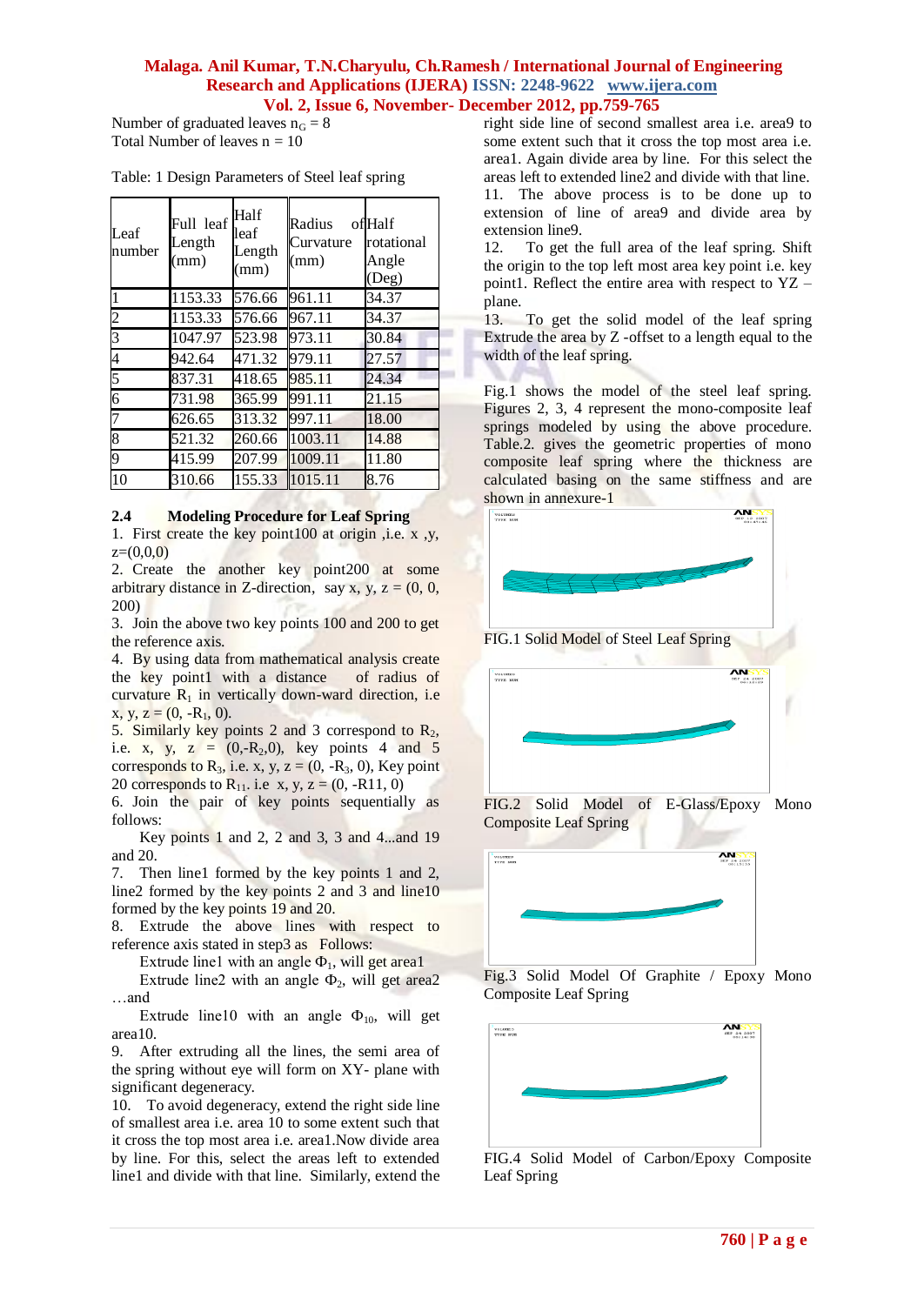Table: 2. Geometric Properties of Mono Composite leaf spring

| Material              | Half<br>Length<br>(mm) | Wi<br>dth<br>(m<br>m) | Thick<br>ness<br>(mm) | Radiu<br>οf<br>S<br>curvat<br>ure<br>(mm) | Half<br>rotatio<br>nal<br>Angle<br>(Deg) |
|-----------------------|------------------------|-----------------------|-----------------------|-------------------------------------------|------------------------------------------|
| Carbon/<br>epoxy      | 576.66                 | 50                    | 13.68                 | 961.1                                     | 34.37                                    |
| Graphite/<br>epoxy    | 576.66                 | 50                    | 11.55                 | 961.1<br>1                                | 34.37                                    |
| E-<br>Glass/epo<br>xу | 576.66                 | 50                    | 21.50                 | 961.1                                     | 34.37                                    |

# **3. Analysis of Steel Leaf Spring**

# **3.1Material Properties:**

Material selected is Manganese Silicon Steel (Steel 55Si2Mn90) Young's Modulus  $E = 2.1E5$  N/mm<sup>2</sup> Density =  $7.86E-6$  kg/mm<sup>3</sup> Poisson's ratio  $= 0.3$ Tensile stress =  $1962$  N/mm<sup>2</sup> Yield stress  $= 1470$  N/mm<sup>2</sup>

## **3.2 Element type**

• SOLID45- 3-D Structural Solid

• CONTA174 - 3-D 8-Node Surface-to-Surface Contact

## **3.2.1 SOLID 45- 3-D Structural Solid**

SOLID 45 is used for the 3-D modeling of solid structures.

The element is defined by eight nodes having three degrees of freedom at each node: translations in the nodal x, y, and z directions

#### **3.2.2 CONTA174/170 - 3-D 8-Node Surface-to-Surface Contact**

[CONTA174](mk:@MSITStore:C:\Program%20Files\Ansys%20Inc\v90\commonfiles\help\en-us\ansyshelp.chm::/Hlp_E_CONTA174.html) is an 8-node element that is intended for general rigid-flexible and flexible-flexible contact analysis.

CONTA174 is surface-to-surface contact element . [CONTA174](mk:@MSITStore:C:\Program%20Files\Ansys%20Inc\v90\commonfiles\help\en-us\ansyshelp.chm::/Hlp_E_CONTA174.html) is applicable to 3-D geometries. It may be applied for contact between solid bodies or shells.

## **3.3 Static Analysis**

The fig.5 shows the contact pressure in the leaf spring and it varies from 0 to 19.989MPa



FIG.5 Plot of Contact Pressure in Steel Leaf Spring

The following fig. 6 shows the contact total stress whose value is 19.991MPa



FIG.6 Plot of Contact Total Stress in Steel Leaf Spring

The fig. 7 shows the contact gap distance along the length of the leaf and it is -0.888E-15



FIG.7 Plot of Contact Gap Distance in Steel Leaf Spring



FIG.8 Plot of Contact Penetration in Steel Leaf Spring

## **3.4 Modal Analysis**

Modal analysis is carried out to determine the natural frequencies and mode shapes of the leaf spring. Modal analysis need only boundary conditions, it is not associated with the loads applied, because natural frequencies are resulted from the free vibrations. The boundary conditions are same as in the case of static analysis.

From the modal analysis results, the natural frequencies of the steel leaf spring are found to be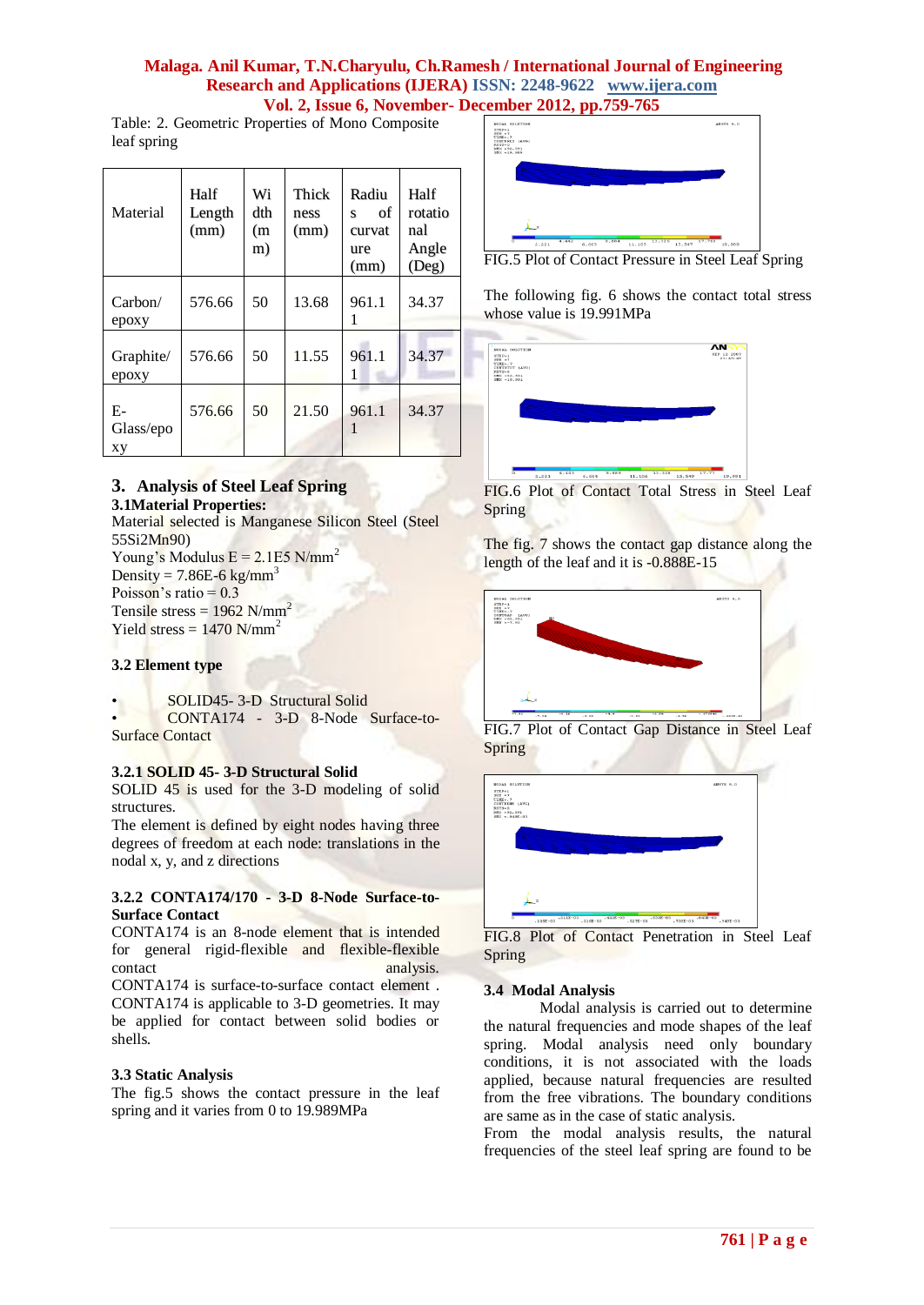2.847Hz, 19.443Hz, 21.523Hz, 55.91Hz, and 56.627Hz

### **4. Analysis of Mono Composite leaf spring**

The aim of the analysis is to study the mono composite leaf spring and verification of the results to be within the desirable limits. Three different composite materials have been selected .They are E-Glass / Epoxy, Graphite / Epoxy and Carbon/ epoxy composite materials. Analysis is done using ANSYS.

### **4.1. Analysis of E-Glass /Epoxy Composite Leaf Spring**

|  |                                                                                                                                                                                                                                      | 4.1.1 FEM Model details |  |
|--|--------------------------------------------------------------------------------------------------------------------------------------------------------------------------------------------------------------------------------------|-------------------------|--|
|  | <b>Monday Contract Contract Contract Contract Contract Contract Contract Contract Contract Contract Contract Contract Contract Contract Contract Contract Contract Contract Contract Contract Contract Contract Contract Contrac</b> |                         |  |

| $E_1$           |            |
|-----------------|------------|
|                 |            |
| E <sub>2</sub>  | $= 9E + 3$ |
|                 |            |
| $G_{12}$        |            |
|                 |            |
| V <sub>12</sub> | $= 0.27$   |
| $V_{21}$        | $= 0.06$   |
| ρ               | $=$        |
|                 |            |
| $\mathrm{S_v}$  |            |
|                 |            |
|                 |            |

#### **4.1.2 Element type**

The element used in descretization of the solid model is 8 noded brick element (SOLID 45) which has 3 translational degrees of freedom in x, y and z direction.

#### **4.1.3 Stress Analysis**

FE analysis for stress and deformation are carried out. For this load of 3330N is applied at the base of leaf spring in the middle. The constraints are, the front eye is constrained as UY, UZ and the nodes at the middle are constrained as UX, UZ.

The fig: 9 shows the von-mises stress at different positions of the leaf spring and it varies from 0.1147MPa to 475.606Mpa



FIG.9 Von-Mises Stress Plot of E-Glass/Epoxy Composite Leaf Spring

#### **4.1.4 Modal Analysis**

Modal analysis is performed to determine the natural frequencies and mode shapes of the leaf spring.

After the post processing, from solution options, new analysis is selected as modal. The analysis can be performed by Block Lancos method or Subspace method. The subspace method is selected. In the next step select the no. of modes to extract and expand are taken as 5. From the modal analysis results, it is found that the first five natural frequencies of E-Glass / epoxy mono composite leaf spring are 1.244Hz, 10.244 Hz, 15.231 Hz, 27.902 Hz, and 46.612 Hz

The fig.10 shows the mode shape at a natural frequency of 1.209Hz and the displacement is 1.244mm



FIG.10 Total Deformation Plot for  $1<sup>st</sup>$  Natural **Frequency** 

**4.2 Analysis of Graphite / Epoxy Composite Leaf Spring**

# **4.2.1 FEM Model details**

| <b>Mechanical Properties:</b>                    |                 |                            |
|--------------------------------------------------|-----------------|----------------------------|
| <b>Extensional Elastic ModulusE</b> <sub>1</sub> |                 | $=294E+3MPa$               |
| Transverse Elastic Modulus E <sub>2</sub>        |                 | $=6.4E+3 MPa$              |
| In-plane Shear Modulus                           | $G_{12}$        | $=4.9E+3 MPa$              |
| Major Poisson's Ratio                            | V <sub>12</sub> | $= 0.23$                   |
| Minor Poisson's Ratio                            | $V_{21}$        | $-0.01$                    |
| Density                                          | ρ               | $= 1590$ kg/m <sup>3</sup> |
| <b>Yield Strength</b>                            | $S_{v}$         | $= 2067$ Mpa               |
|                                                  |                 |                            |

#### **4.2.2 Element Type**

The element used in descretization of the solid model is 8 noded brick element (SOLID 45) which has 3 translational degrees of freedom in x, y and z direction.

#### **4.2.3 Stress Analysis**

FE analysis for stress and deformation are carried out. For this load of 3330N is applied at the base of leaf spring in the middle. The constraints are, the front eye is constrained as UY, UZ and the nodes at the middle are constrained as UX, UZ. From the results it is found that displacement is 80.369mm and maximum stress is 1573 Mpa.

The fig: 11 shows the deformed shape of the leaf spring with respect to undeformed shape for the load of 3300N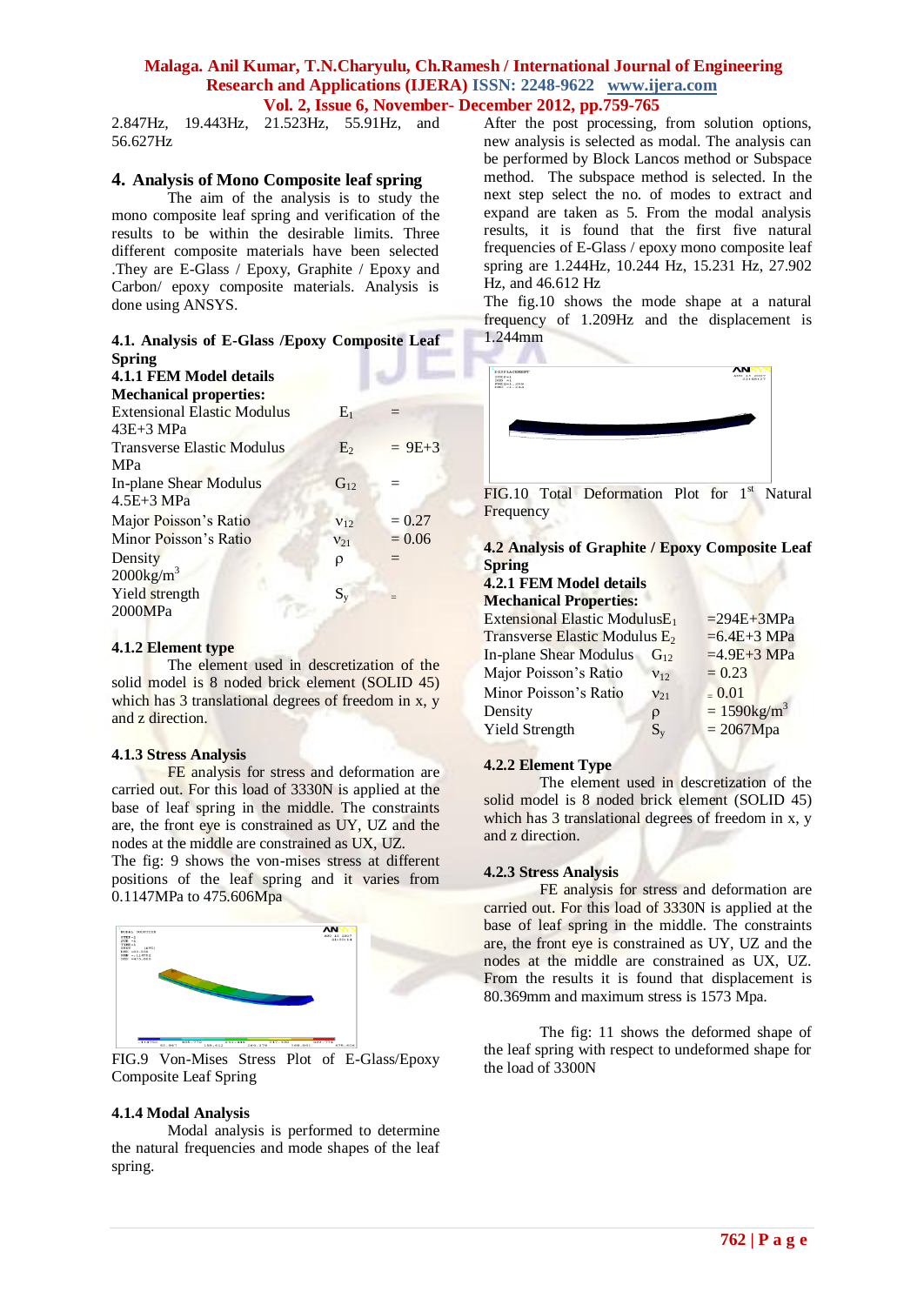

FIG.11 Deformed & Undeformed Plot of Mono Composite Leaf Spring

The fig: 12 shows the von-mises stress at different positions of the leaf spring and it varies from 2.36MPa to 1573MPa



FIG.12 Von-Mises Stress Plot of Graphite /Epoxy Composite Leaf Spring

#### **4.2.4 Modal Analysis**

Modal analysis is performed to determine the natural frequencies and mode shapes of the leaf spring.

After the model is created, select the analysis as modal analysis. The analysis can be performed by Block Lancos method or Subspace method. The subspace method is selected. In the next step select the no. of modes to extract and expand as 5. Then the problem is solved. From the modal analysis results, it is found that the first five natural frequencies are 1.924Hz, 16.868 Hz, 42.56 Hz, 46.337 Hz, and 90.172 Hz

The fig.13 shows the mode shape at a natural frequency of 1.985Hz and the displacement is 1.924mm



FIG.13 Total Deformation Plot for  $1<sup>st</sup>$  Natural Frequency

#### **4.3 Analysis of Carbon / Epoxy Composite Leaf Spring**

## **4.3.1 FEM Model details**

**Mechanical Properties:** Extensional Elastic Modulus $E_1$  = 177E+3 MPa Transverse Elastic Modulus $E_2$  = 10.6E+3 MPa In-plane Shear Modulus  $G_{12} = 7.6E + 3 MPa$ Major Poisson's Ratio  $v_{12} = 0.27$ Minor Poisson's Ratio  $v_{21} = 0.02$ 

| Density        | $p = 1600 \text{kg/m}^3$ |
|----------------|--------------------------|
| Yield strength | $Sy=1900MPa$             |

#### **4.3.2 Element type**

The element used in descretization of the solid model is 8 noded brick element (SOLID 45) which has 3 translational degrees of freedom in x, y and z direction.

#### **4.3.4 Stress Analysis**

FE analysis for stress and deformation are carried out. For this load of 3330N is applied at the base of leaf spring in the middle. The constraints are, the front eye is constrained as UY, UZ and the nodes at the middle are constrained as UX, UZ. We can obtain the stresses and displacement by performing this analysis. From the results it is found that the maximum stress is 1061Mpa and displacement is 82.662mm

The fig: 14 shows the deformed shape of the leaf spring with respect to undeformed shape for the load of 3300N s



FIG.14 Deformed & Undeformed Plot of Mono Composite Leaf Spring

The fig: 15 shows the von-mises stress at different positions of the leaf spring and it varies from 1.006MPa to 1061MPa



FIG.15 Von-Mises Stress Plot of Carbon/Epoxy Composite Leaf Spring

#### **4.3.5 Modal Analysis**

Modal analysis is performed to determine the natural frequencies and mode shapes of the leaf spring.

After the model is created, select the analysis as modal analysis. The analysis can be performed by Block Lancos method or Subspace method. The subspace method is selected. In the next step select the no. of modes to extract and expand as 5. Then the problem is solved. From the modal analysis results, it is found that the first five natural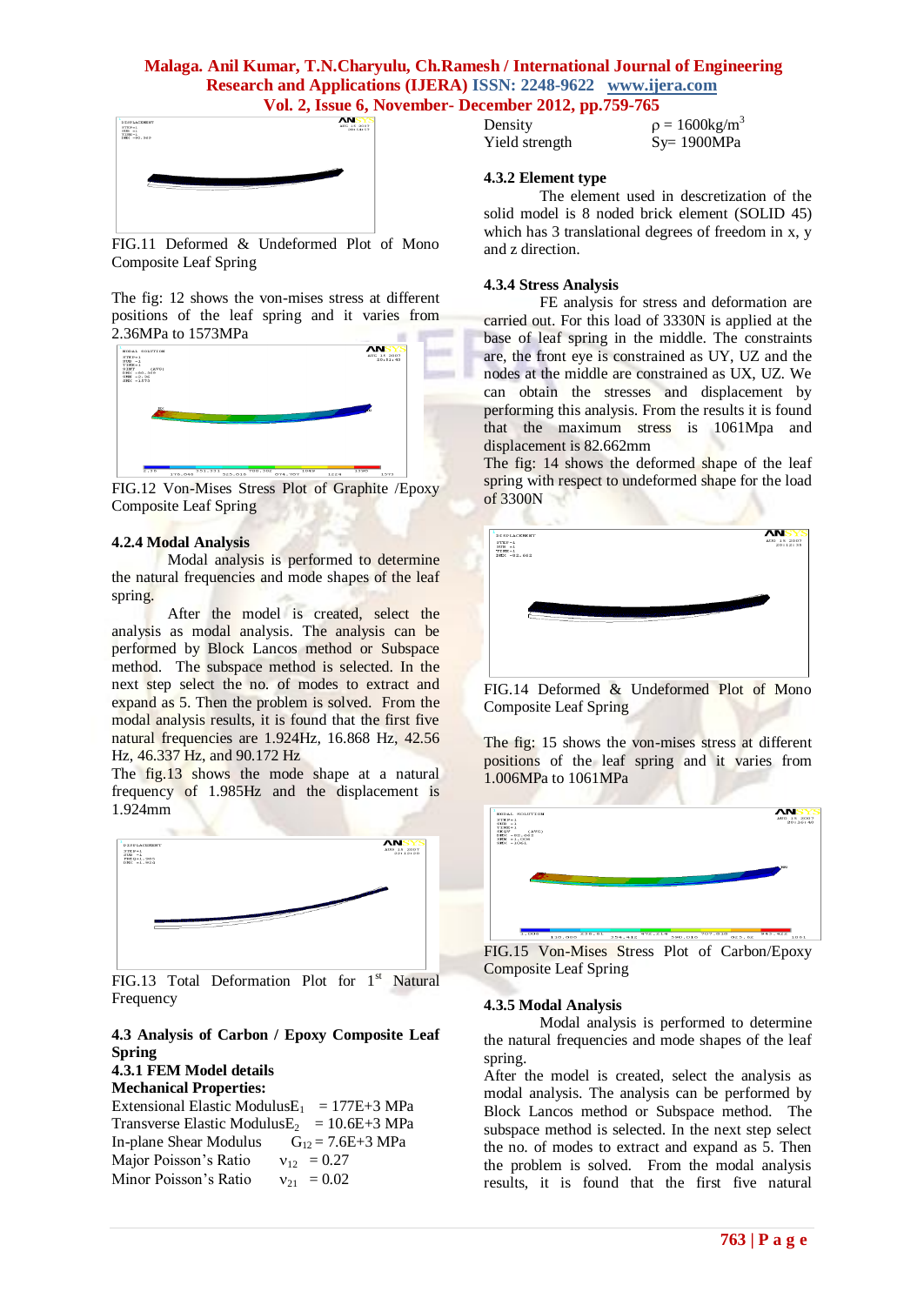frequencies are 1.784Hz, 15.155 Hz, 33.443 Hz, 41.586 Hz, and 80.744 Hz

The fig.166 shows the mode shape at a natural frequency of 1.784Hz and the displacement is 1.761mm



FIG16. Total Deformation Plot for  $1<sup>st</sup>$  Natural **Frequency** 

## **5. Results And Discussions**

From the results of static analysis of steel leaf spring, it is seen the displacement of leaf spring is 92.591mm which is well below the camber length of leaf spring (i.e. 180mm). Therefore from the static analysis, the stiffness of the leaf spring is found to be 35.60mm. It is seen that the maximum Von-Mises stress is about 596.047Mpa, which is less than the yield strength of the material. The FEA results are compared with the theoretical results.

From the modal analysis, the first five natural frequencies are found to be are found to be 2.847Hz, 19.443Hz, 21.523Hz, 55.91Hz, and 56.627Hz.

Static analysis has been done for three different mono composite leaf springs of different materials. They are E-glass/epoxy, carbon/epoxy, graphite/epoxy. From the results of static analysis of mono composite leaf spring, the displacements of the E- glass /epoxy, carbon/epoxy, graphite/epoxy are 89.858mm, 82.662mm and 80.369mm. And the corresponding stiffness is 36.72N/mm, 39.92N/mm and 41.06N/mm.

TABLE: 3 Displacement and Stiffness Results

| Material       | ment<br>(Theoreti (Ansys)<br>cal) | Displace Displacem Stiffness<br>ent | (Theoretic (Ansys)<br>al) | <b>Stiffness</b> |
|----------------|-----------------------------------|-------------------------------------|---------------------------|------------------|
| Steel          | 102.20                            | 92.591                              | 32.28                     | 35.60            |
| E-Glass/epoxy  | 108.48                            | 89.858                              | 30.42                     | 36.72            |
| Carbon/epoxy   | 102.20                            | 82.662                              | 32.28                     | 39.92            |
| Graphite/epoxy | 102.20                            | 80.369                              | 32.28                     | 41.06            |

From the table, when compared with the stiffness of steel leaf spring, the stiffness of all the mono composite leaf springs is higher.

| TABLE: 4 Theoretical and Ansys Results |  |  |
|----------------------------------------|--|--|
|----------------------------------------|--|--|

| Material        | <b>Theoretical Stress</b><br>(MPa) | <b>Von-Mises Stress</b><br>(MPa) |
|-----------------|------------------------------------|----------------------------------|
| Steel           | 621.60                             | 596.05                           |
| $E-glass/epoxy$ | 479.74                             | 475.60                           |
| Carbon /epoxy   | 1184.00                            | 1061.00                          |
| Graphite/epoxy  | 1662.00                            | 1573.00                          |

The following table shows the first five natural frequencies of the three mono-composite leaf springs which are obtained by modal analysis:

TABLE: 5 Modal Analysis Results

| <b>SET</b> | E-Glass/Epoxy | Carbon/Epoxy | Graphite/Epoxy |
|------------|---------------|--------------|----------------|
|            | 1.209         | 1.784        | 1.985          |
|            | 10.244        | 15.155       | 16.868         |
|            | 15.231        | 33.443       | 42.560         |
|            | 27.902        | 41.586       | 46.337         |
|            | 46.612        | 80.744       | 90.172         |

The following table shows the weight reduction due to replacement of steel leaf spring with monocomposite leaf spring.

TABLE: 6 Results Showing the % Weight Reduction

| Material        | Weight(N) | weight<br>$\%$ |  |  |
|-----------------|-----------|----------------|--|--|
|                 |           | reduction      |  |  |
| <b>Steel</b>    | 88.290    |                |  |  |
| E-glass / epoxy | 12.528    | 85.00          |  |  |
| Carbon / epoxy  | 5.133     | 92.94          |  |  |
| Graphite        | 6.233     | 94.18          |  |  |
| epoxy           |           |                |  |  |

Composite mono leaf spring reduces the weight by 85 % for E-Glass/Epoxy, 94.18% for Graphite/Epoxy, and 92.94 % for Carbon/Epoxy over conventional leaf spring.

## **6. CONCLUSIONS**

In the present work, a steel leaf spring was replaced by a mono composite leaf spring due to high strength to weight ratio for the same load carrying capacity and stiffness. The dimensions of a leaf spring of a light weight vehicle are chosen and modeled using ANSYS 9.0. As the leaf spring is symmetrical about the axis, only half part of the